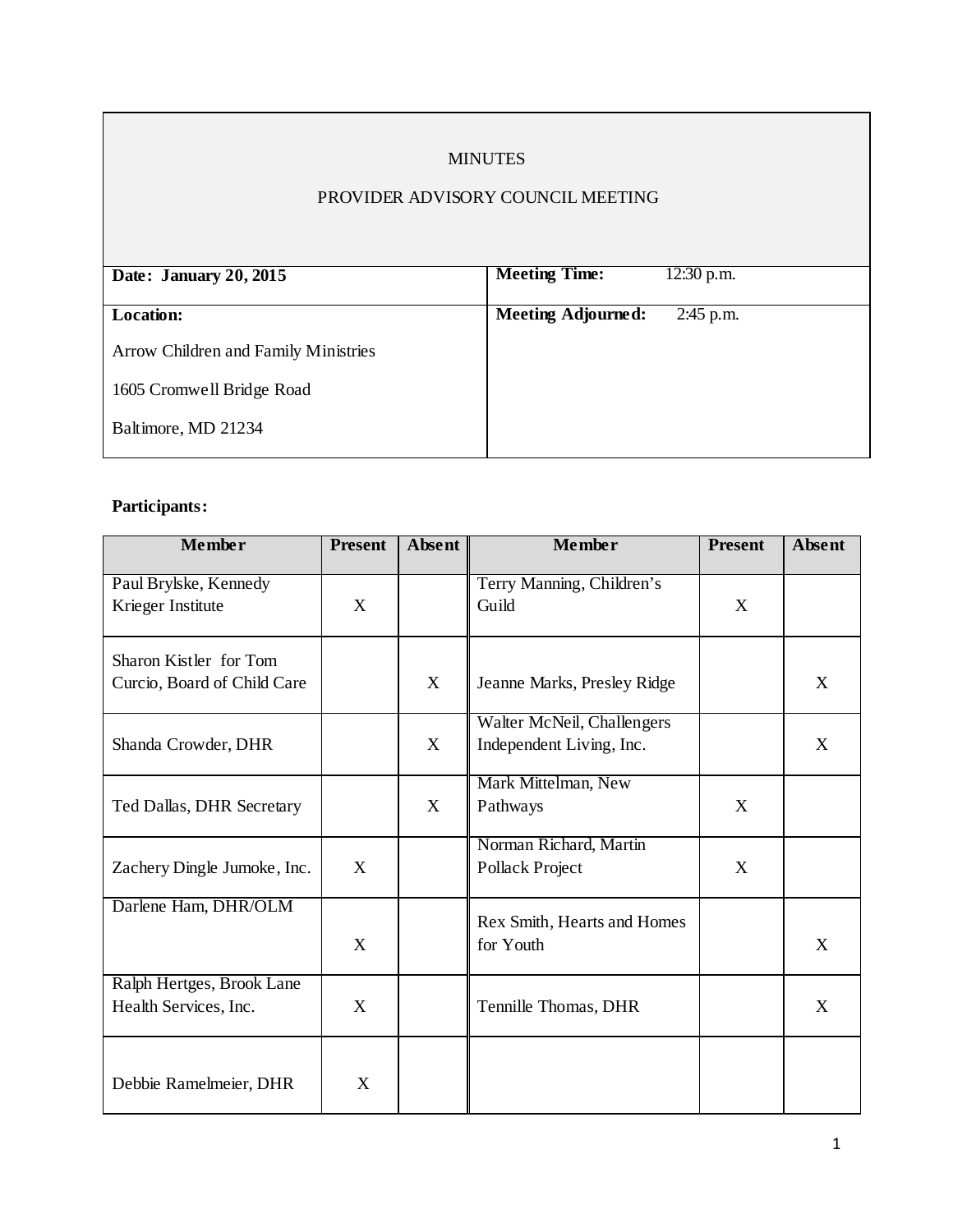| Kevin Keegan, Catholic      |   |   |                                               |   |   |
|-----------------------------|---|---|-----------------------------------------------|---|---|
| Charities                   | X |   | Shelley Tinney, MARFY                         | X |   |
|                             |   |   |                                               |   |   |
| Damon Thompson, Pressley    |   |   |                                               |   |   |
| Ridge                       |   | X | Shannon McRae, DHR                            | X |   |
|                             |   |   |                                               |   |   |
| Carrie Knebel, CONCERN      |   |   | Suzette Riviere for Hattie N.                 |   |   |
|                             |   |   | Washington, Aunt Hattie's                     |   |   |
|                             | X |   | Place                                         |   | X |
|                             |   |   |                                               |   |   |
| Joe Leshko Arrow Project,   |   |   |                                               |   |   |
| Inc.                        |   | X | Lynn Wisner, DHR                              | X |   |
|                             |   |   | <b>Guest/Other Organizations Participants</b> |   |   |
|                             |   |   |                                               |   |   |
|                             |   |   |                                               |   |   |
|                             |   |   |                                               |   |   |
| David Brown, Good           |   |   | Laurie Vozzella-Bell,                         |   |   |
| Shepherd Center             | X |   | <b>Catholic Charities</b>                     |   | X |
|                             |   |   |                                               |   |   |
|                             |   |   | Donna McCarter, Neighbor to                   |   |   |
| Amy Craig, The ARC          |   | X | Family                                        |   | X |
| Steve Howe, Children's      |   |   | Wendi Martin, Mosaic                          |   |   |
| Guild                       |   | X | <b>Community Service</b>                      |   | X |
|                             |   |   |                                               |   |   |
| Eric Fenwick, Aunt Hattie's |   |   | Monee Hale, Foundations for                   |   |   |
| Place                       | X |   | Home and Community                            |   | X |
|                             |   |   |                                               |   |   |
|                             |   |   | Dania O'Connor,                               |   |   |
| Darlene Dockins, MENTOR     | X |   | Woodbourne                                    |   | X |
|                             |   |   |                                               |   |   |
|                             |   |   | Colette Walker-Thomas,                        |   |   |
| Benny Thomas, KidsPeace     |   | X | <b>Mentor Network</b>                         |   | X |
| Debbie Marini, Building     |   |   | Maisha Davis, Arrow Project,                  |   |   |
| Families                    |   | X |                                               |   |   |
|                             |   |   | Inc.                                          | X |   |
|                             |   |   | Jacqueline Pattison, Mentor                   |   |   |
| Nellie Power, The ARC       | X |   | Maryland                                      |   | X |
|                             |   |   |                                               |   |   |
|                             |   |   | Kevin Drumhellor, ARC,                        |   |   |
| Joel Lightfoot, ARC NCR     |   | X | <b>NCR</b>                                    | X |   |
|                             |   |   |                                               |   |   |
|                             |   |   | Mary Beth DeMartino,                          |   |   |
| Coni Grant, Pressley Ridge  | X |   | Pressley Ridge                                |   | X |
|                             |   |   |                                               |   |   |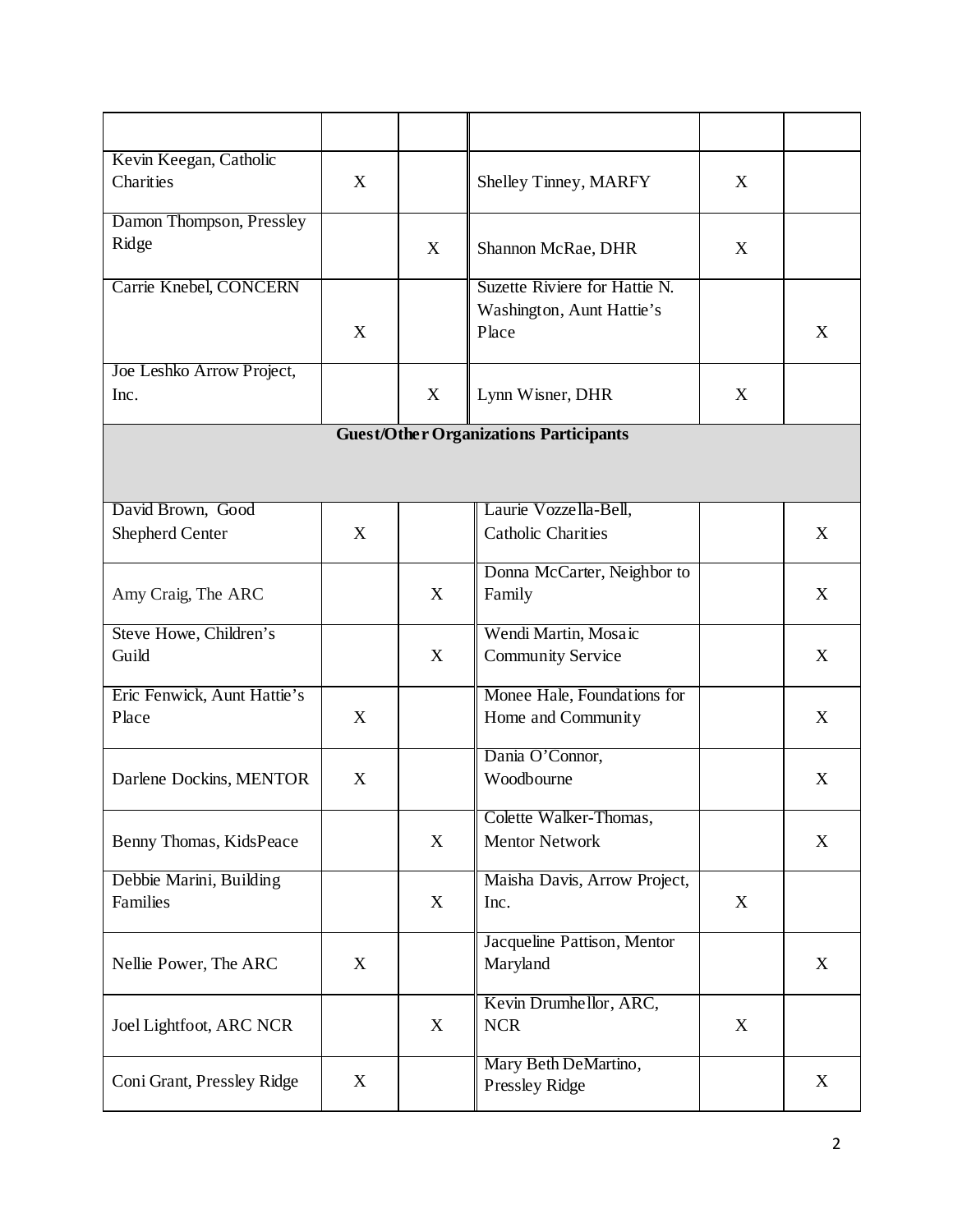| Joseph Labule', Second<br>Family | X |   | Michael Layne, Foundations<br>for Home and Community | X |   |
|----------------------------------|---|---|------------------------------------------------------|---|---|
| Debra Hayes, KidsPeace           |   | X | Tony Wilson, Woodbourne                              |   | X |
| Angelia Baker, Foundation        |   |   |                                                      |   |   |
| for Home and Community           |   | X | Stephen Ervin, DHR                                   |   | X |
|                                  |   |   | Maureen Rodgers, Hearts and                          |   |   |
| Karen Powell, DHR                |   | X | Homes for Youth                                      |   | X |
| Bridget Roth, The ARC            |   |   |                                                      |   |   |
| <b>Baltimore</b>                 |   | X | Krystal McKinney, NCCF                               |   | X |
|                                  |   |   | Pat Bixler, Chesapeake                               |   |   |
| Laura Mueller, Win Family        | X |   | <b>Treatment Center</b>                              | X |   |
| Brenda Boyd, Tuttie's Place      | X |   |                                                      |   |   |

#### **Welcome**

Darlene Ham welcomed everyone to the meeting. The November 2014 meeting minutes were approved. The minutes will be made available to the Council members as accepted.

## **PAC Membership Recommendations**

Zach Dingle reported that the PAC is still working on how the process should flow as it relates to how to make changes to the guidelines. A motion was made that recommendations be made on how to change the guidelines and how to make amendments to the guidelines. This will be completed through creating a sub-committee for discussion. Item (1e) in the guidelines is an item that should be discussed among the sub-committee.

The PAC sub-committee consists of the 10 PAC members that are not rolling off of the Council membership, and Shelly Tinney, Executive Director of MARFY. The sub-committee will report out on the following items at the March 17, 2015 meeting:

- 1. PAC Membership Recommendations
- 2. PAC Co-chair
- 3. PAC Guidelines (Bylaws)

A recommendation was made that each attendee, when signing in for the PAC meeting identify their program affiliation, geographic region, and whether they are representing a TFC, IL, RCC, TGH, H/C, etc., beginning at today's meeting. Kevin Keegan volunteered to collect each provider's information so that the information will be made available to the PAC.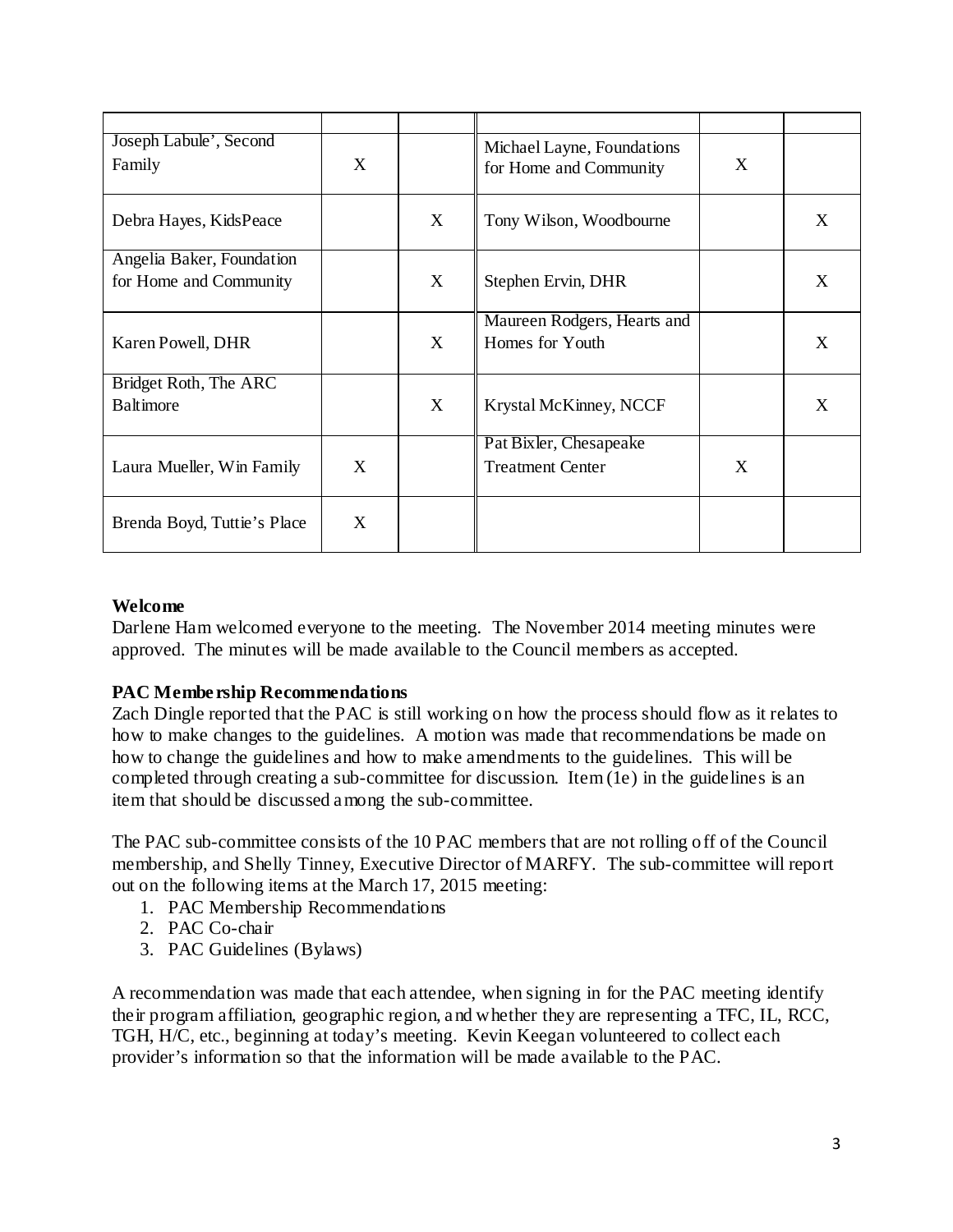#### **Role of the PAC**

Darlene Ham discussed that the PAC's role/relationship with the Office of Licensing and Monitoring is based around high level discussion on items such as COMAR changes, compliance issues, and in house changes that may need be elevated to DHR's Secretary, etc.

Debbie Ramelmeier discussed that the PAC's role/relationship with SSA is based around how SSA's programs and policies impact on providers, getting input from providers, identifying systemic issues, and hearing from providers about the day-to-day with working with foster children.

#### **IV-E Waiver**

Debbie Ramelmeier discussed that an assessment was completed to gather data to examine why children come into foster care. A readiness assessment was completed at the local level. The assessments are due on January 30, 2015. DHR will also contract for in-home services. Some key variables that were considered:

- What services are already being provided in the jurisdictions?
- Where will we get the biggest impact?
- Where should it be implemented first?
- Where is the highest re-entry rate?
- How can we re-use money that we already have and get the biggest "bang" for our buck?

Shannon McRae will email information to the PAC members regarding two position vacancies for IV-E Director and IV-E Manager.

#### **Review of the DHR Response to the Letter from Zach**

Zach shared the response letter to the PAC from DHR Secretary, Theodore Dallas. Debbie Ramelmeier reported out on the response letter to the PAC. Debbie clarified some key points in the letter for the PAC.

#### **Co-mingling of DSS and DJS Children**

Debbie and Zach had discussion regarding the co-mingling of DSS and DJS children. Debbie recommended that justification for changing the current policy needs to come from the PAC. Debbie will also speak with Pat Flannigan from DJS once the PAC gives her the recommendation.

#### **CPS Clearances**

Maisha Davis asked if any providers are still having trouble getting back CPS clearances. Debbie Ramelmeier recommended to the providers to ask their staff to clearly mark envelopes sent to DHR to identify new hires so that they can be prioritized and expedited.

#### **RCYCP Certification**

Darlene Ham gave a reminder that the RCYCP certification is due by October 1, 2015.

Darlene also reported that the CPA regulations are in the Legislative Office for review.